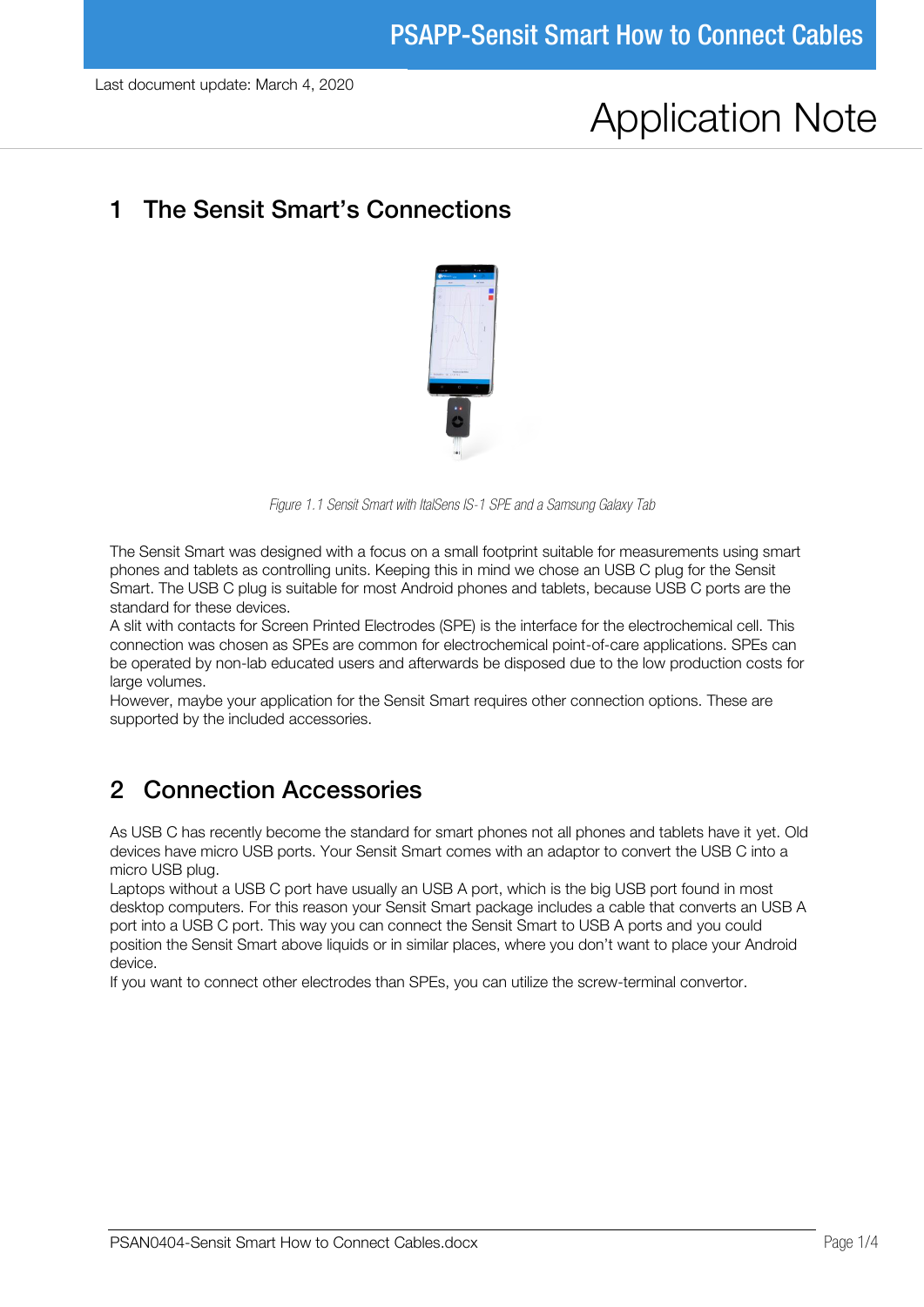

*Figure 2.1 The Sensit Smart and all included accessories*

#### 2.1 Screw Terminal for SPE Connector

For managing a broad spectrum of cables with the Sensit Smart, but keeping the design of the Sensit Smart itself simple and elegant, a screw terminal with 3 connections is included. The Screw terminal has three ports for cables and three contact pads on the other side. These contact pads can be shoved into the slit of the Sensit Smart just like an SPE and thus a contact is created between the Sensit Smart leads and the screw terminal. Different cables sizes can be inserted and fixed in the screw terminals. We recommend covering open cables with ferrules to prevent single copper strings from breaking and making it easy to insert the cable end into the screw terminals ports. In this application note we will demonstrate how to connect the cables and perform a Cyclic Voltammogram.



*Figure 2.2 Sensit Smart with screw terminal, cables and croc clips*

## 3 Setting up the Cable connection

Prepare first your cables. For this demonstration we have taken one of our [regular sensor cables](https://www.palmsens.com/products/accessories/?filters=accessory-type%5B260%5D) and cut the front part including the banana plugs off. We took the cables pieces and removed a bit the insulating layer to place a ferrule and fix it by crimping. A cable is inserted in each screw terminal port and fixed by turning the screw of that port. On the screw terminal adaptor you will find labels indicating which screw terminal port connects to the reference electrode (RE), working electrode (WE) and counter electrode (CE).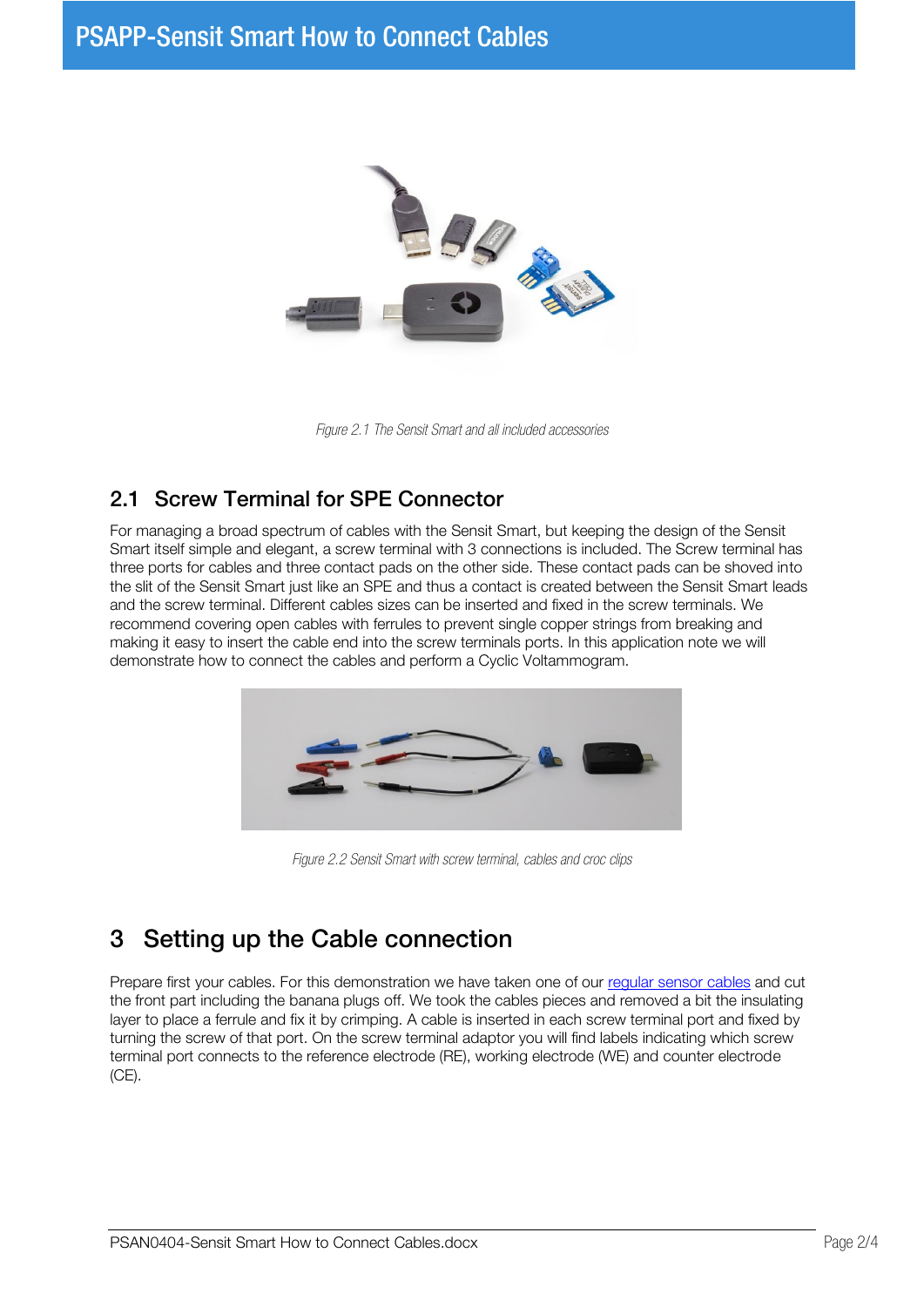

*Figure 3.1 Screw terminal with marks for the electrode connections*



When the cables are fixed shove the adaptor into the Sensit Smart and you are good to go.

*Figure 3.2 Sensit Smart and screw terminal assembled*

## <span id="page-2-0"></span>4 Measuring a Cyclic Voltammogram

A solution of 2.5 mM K<sub>3</sub>[Fe(CN)<sub>6</sub>], 2.5 mM K<sub>4</sub>[Fe(CN)<sub>6</sub>] and 0.1 M KCl in water was filled into our simple [cell set.](https://www.palmsens.com/product/simple-cell-set-foot-lit-glass-cell/) A [platinum working electrode,](https://www.palmsens.com/product/classic-metal-disc-electrode-o-2-mm-au/) a [platinum counter electrode](https://www.palmsens.com/product/counter-electrode-made-platinum-wire/) and an Ag/AgCl reference electrode where placed in the cell. The 2 mm banana plugs where equipped with crocodile clips and fixed to the corresponding electrodes. A laptop with USB A port was used for this measurement, so the Sensit Smart was connected via the USB C to USB A cable to the laptop. The screw terminal was shoved into the Sensit Smarts sensor connector.



*Figure 4.1 Sensit Smart connected to classical electrodes*